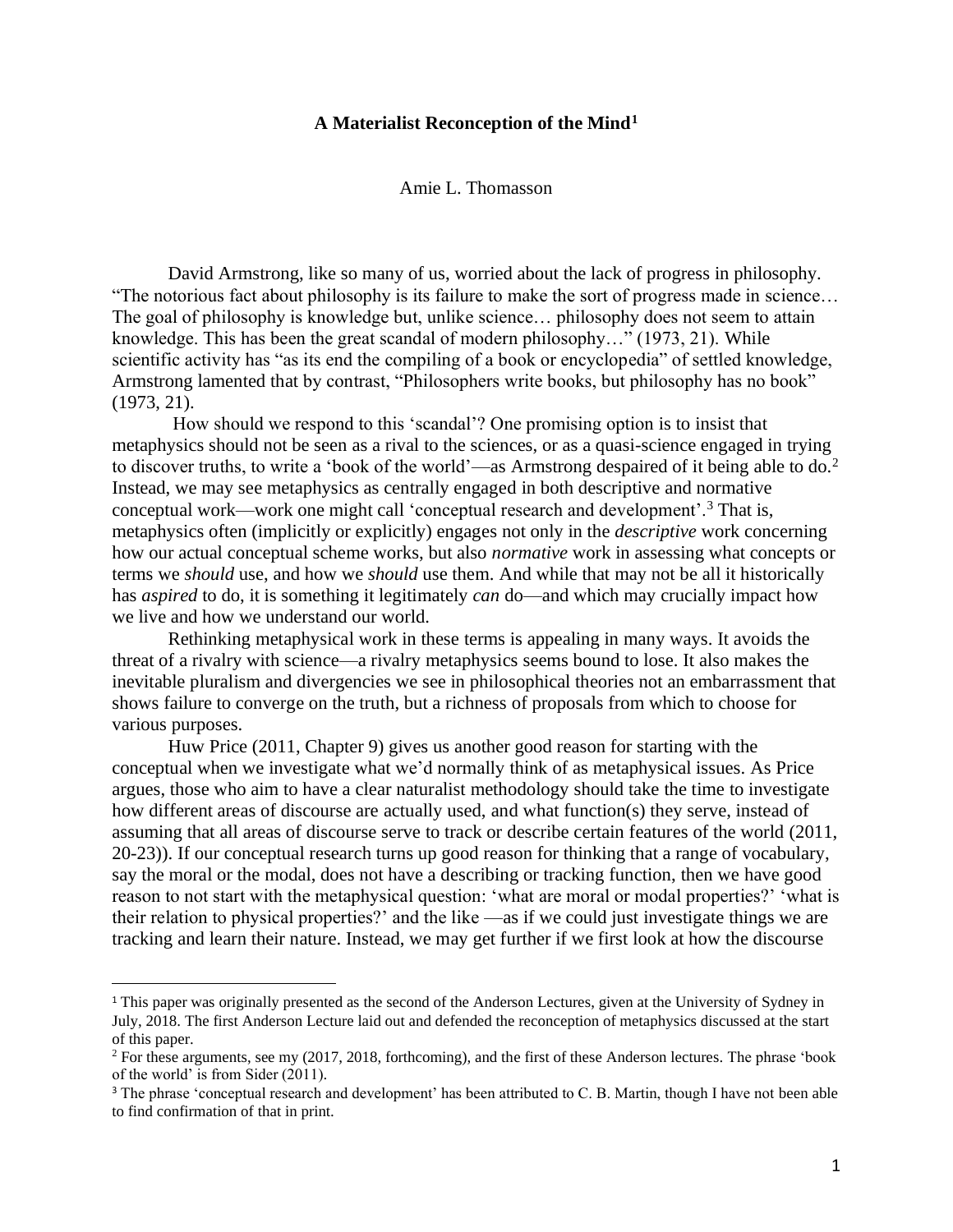functions, what it does for us, what rules it follows, and how it may eventually enable us to speak of the relevant facts or properties. Starting with the metaphysical questions presupposes a certain uniform answer to the linguistic functional question—one that may in some cases lead us astray.

The problems of philosophy of mind arose from naturalistic inclinations—aiming to get an account of mind consistent with modern science. Perhaps (following Price) they can be better handled by carrying over that naturalistic inclination to our study of talk about the mental, rather than assuming all discourse serves the same descriptive function.

What does philosophy of mind come to look like, if we look at it in these terms? What does Armstrong's contribution look like, if we look at it in these terms? Are there advantages to be gained by reorienting the work of philosophy of mind in this way?

If we look at it in this way, the first question to ask in the philosophy of mind is not the metaphysical question 'What are mental states?' or even related questions such as 'Are mental states physical states?' or 'Are there mental properties that are not reducible to physical properties?' or 'Can mental states be causally efficacious?'

Instead, we should begin with questions relevant to conceptual research and development. What is mental discourse for? What does it do for us? What can we do, by having mental terms in our vocabulary, that we could not do—or couldn't do so easily—without them? How do mental terms work? Does using these terms in standard ways commit us to the existence of something immaterial, non-physical, something at odds with modern science or physicalism? If so, do we need to alter these concepts (how?), or replace them? If not, how *does* it work?

In fact, I think we should alter the statement of the project a little more—for perhaps we shouldn't assume at the outset that all mental terms are alike, that all have the same function or work in the same way. Terms we classify as 'mentalistic' may have little more in common than animals we classify as sea creatures, and we may be equally led astray if we presuppose a unity here and try to form generalizations in these terms. Perhaps we should begin by looking separately at our terms for beliefs, desires, imaginings, sensations, after-images, emotions, and so on. I will come back to this point later.

## **Re-conceptualizing Armstrong's Project**

What I want to explore here is a way of re-reading Armstrong's project in *A Materialist Theory of the Mind* in the above terms. I do not mean to suggest that he explicitly thought of what he was doing in these terms. On the contrary, Armstrong seemed to be always objectoriented in his thinking, and (despite his many merits) to be constitutionally blind to possibilities of functional pluralism in language. <sup>4</sup> Nonetheless, re-conceiving what he was up to in this way can make sense of some otherwise puzzling features of the text, and can lead us to reassess the achievements of the work.

It's worth beginning by looking at the fascinating (1993) preface added to the paperback edition of *A Materialist Theory of the Mind*. On the one hand, there we can see Armstrong himself dither about what he was up to in the book*.* As he reminds the reader there, he put forward the theory as a "theory about concepts, as a set of logical analyses" (xv), noting apologetically that "This was probably the result of the Oxford part of my time as a philosophy

<sup>4</sup> This blindness shows up, for example, in his excoriation of Ryle for failing to say what the truth-makers for dispositional statements are (1968, xvi and 2004, 2-3)—letting dispositions 'hang on the air'. But this criticism shows a complete failure to appreciate Ryle's central move of suggesting that mental talk has a non-descriptive function (see Ryle 1949, 116-49). It also shows up in his apparent misconstrual of Feyerabend's eliminativism (Armstrong 1968, 78), and in his insistence that it is proper to ask, for any truth, what the truthmaker is (2004).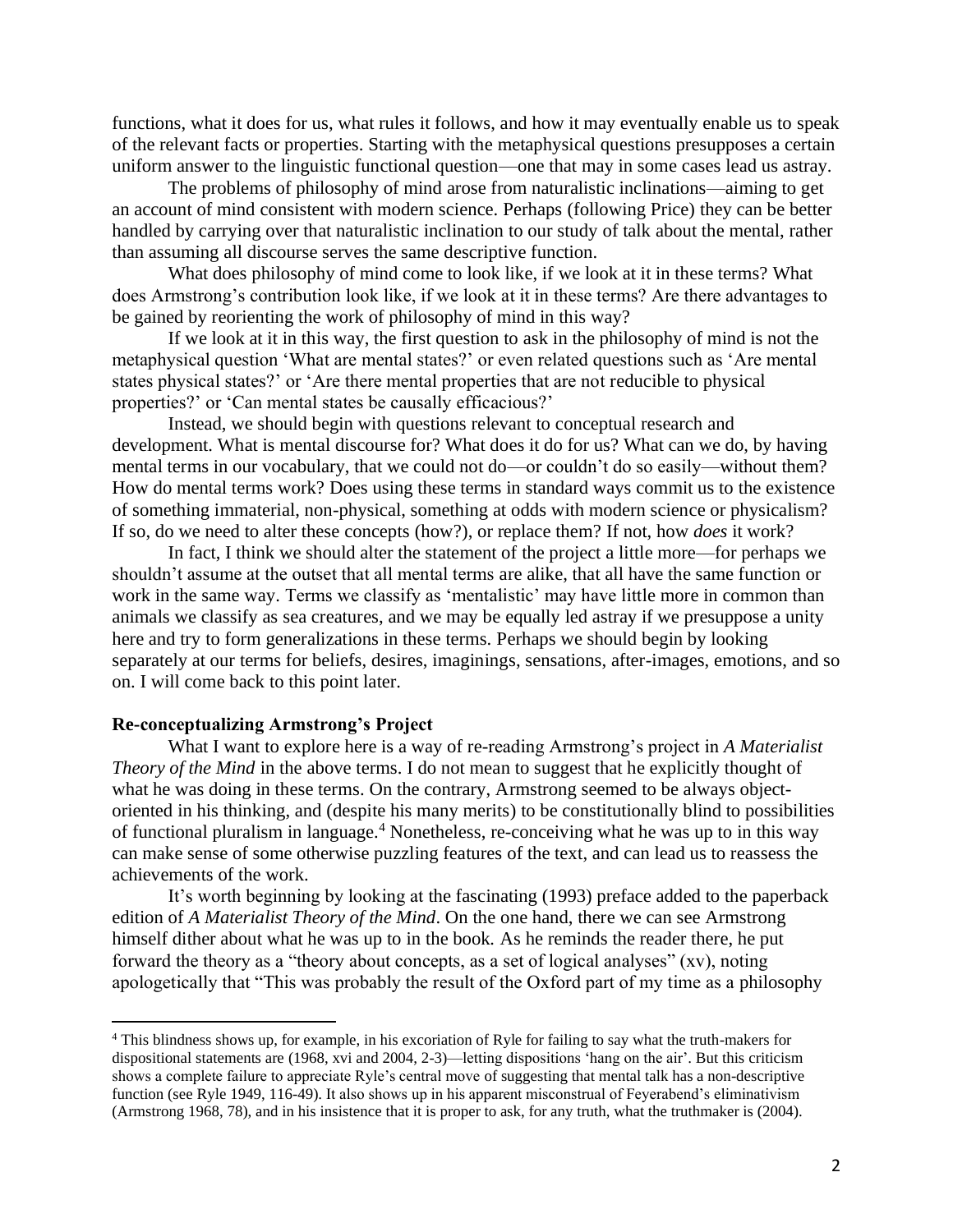student (1952-4). I would be much less dogmatic now" (xv). "Perhaps it is just a theory about the mental instead of an analysis of our concepts of the mental… [it] may be, partially, at any rate, an empirical theory. I do not find the matter as important as I once did"  $(xv)$ .

Why does Armstrong come to dither about the nature of his project? He is often impatient with what he considers the outmoded way of thinking of philosophy as (merely) conceptual analysis—he mocks Ryle and Wittgenstein on this score (1968, 55), and alludes to his own change of heart (1968, xv). Conceptual analysis of course faces familiar difficulties.<sup>5</sup> And even Armstrong himself comes to doubt whether some of his conceptual analyses succeed, writing in the new preface: "Many have wondered, I among them, whether the theory really captures the essence of mentality" (1968, xviii). His central move in *A Materialist Theory of the Mind*, of course, is to analyze mental concepts as *the concept of being an inner state apt for producing certain kinds of behavior* (1968, 82)—*and, in some cases, apt for being produced by certain ranges of stimuli* (1968, 116). While Armstrong attempts to analyze all mental state concepts in this way, however, he realizes that this is a hard road to take for certain mental state concepts, including those of perceptions, sensations, and images (1968, 123).

But the choice Armstrong looks at here, of whether his theory is better thought of as conceptual analysis or an empirical theory, may (to use a phrase of Ryle's (1970, 10-11)) have "too few 'ors' in it". There is another option for how we can understand the basic drive behind his project—one which Armstrong himself didn't explicitly articulate. We can understand it as a project in conceptual ethics.

What is that project, why should we think of Armstrong's work in that way, and what changes if we think of Armstrong's work—and perhaps other work in philosophy of mind—in these terms?

The fundamental problem we can then see as driving the work of Armstrong and many others of his era in philosophy of mind (and the generation before his) is this: How can and should we conceive of the mental, in a way that will be coherent with modern scientific knowledge? What can and should we do to understand our talk of the mental in a way consistent with a modern scientific world view?

So understood, this is a problem neither of conceptual analysis (thought of as: what is the most accurate analysis of how our actual mental concepts work), nor of empirical research. It is rather a problem for conceptual ethics and (perhaps) conceptual (re-)engineering. That is: what should we do with our mental concepts? It is, of course, a problem that arises for *empirical reasons*. Empirically (as Armstrong would have been the first to emphasize), we have more and more reason to accept a scientific view of the world, to think that there are no non-material substances, to think that neuroscience and psychology may be able to give good accounts of our behavior. Addressing the problem well also relies on conceptual analysis—are our extant mental concepts already consistent with a materialist world view—or not? So there is an element of truth to thinking that both conceptual analysis and empirical information play an important role. But at bottom the problem is neither an empirical one, nor a descriptive conceptual one. At bottom, the problem is (given advances in the sciences and all we know about the brain and behavior now): What should we do with our mental concepts?

So understood, the project is continuous with what one might think of as the overarching project driving much of philosophy since the Modern period: what shall we do with our conceptual scheme, in light of the advances of modern science, and the retreat of religion? What

<sup>5</sup> Famously including those coming from Quine's critique of the notion of analyticity (1953/2001) and from Kripke's (1980) and Putnam's (1975) work on theories of direct reference.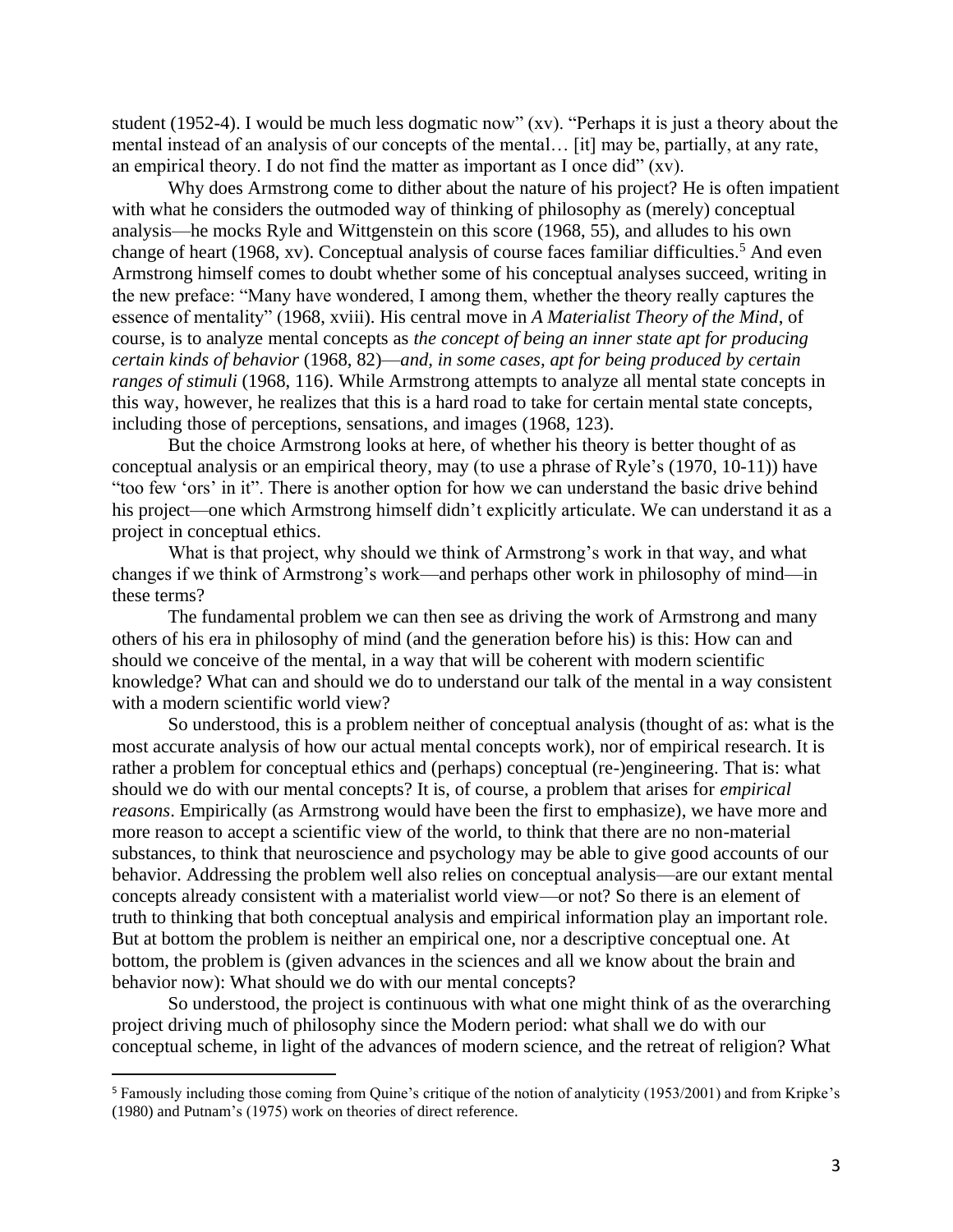should we do with our concepts like that of *person, freedom, causation, right and wrong, responsibility, object, solidity, space, time …?* Can they be understood, in their ordinary sense, in some way that doesn't appeal to souls, immaterial selves, divine action or teleology, or a unified plenum of stuff? Or do we need to amend them, reinterpret them, reconfigure them, replace them with scientific surrogates, or eliminate them?

Understanding the mind is just one part of this larger project of working out what is to be done with our conceptual scheme as a scientific world view continues to develop. As Armstrong puts it, we have "a very simple reason for giving special weight to scientific considerations. Historically, scientific investigation has proved to be the only way that a *consensus* of opinion about disputed matters has ever been achieved among those who have given the matters serious and intelligent attention. Only science has settled disputed questions. This is why the seventeenth century is a landmark in the intellectual history of the human race," (1968, 52).

This way of thinking of the project is totally coherent with the way Armstrong characterizes his project in the original edition of *A Materialist Theory of the Mind.* The driving question, with which he introduces the book, is:

What is a man? … Is man nothing but his material body? *Can we give a complete account of man in purely physical terms?* (1968, 1).

Why does this question arise now?

More and more psychologists and neurophysiologists explicitly or implicitly accept the view that, so far as mental processes are concerned, there is no need to postulate anything but purely physical processes in man's central nervous system. If we take the word 'mind' to mean 'that in which mental processes occur' or 'that which has mental states', then we can put this view briefly and not too misleadingly as: the mind is nothing but the brain. If scientific progress sustains this view, it seems that man is nothing but a material object having none but physical properties (1968, 1).

The goal of the book, as Armstrong presents it, is to show that there are "no good philosophical reasons for denying that man is nothing but a material object" (1968, 2). And he considers this to be important since it may remove obstacles to scientific progress. The view, if it's true, (Armstrong says) is one for which science (in particular neuroscience) must provide the proof he aims only to remove the 'harassing action' of philosophers (1968, 2). We can see this goal also in a central criticism he raises of the Cartesian view. Cartesian dualism, he suggests, is a coherent option for understanding our mental concepts, but "highly implausible from a scientific point of view" (1968, 30), given that it seems unable to account for the gradual development of mental processes, and requires a scientifically implausible account of causation between the mental and physical, as the existence of special laws connecting physical to mental entities "fits in very ill with the rest of the structure of science" (1968, 50).

The project, if we think of it in these terms, is at bottom a matter of giving a way of thinking about the mind—a way of handling our mental concepts—that will be consistent with the view that, at bottom, we are simply material beings in a material world, with physical properties. Interestingly, J. J. C. Smart—who Armstrong says converted him to the view that "mental states are nothing but physical states of the brain" (1968, xi)—credits Rudolf Carnap (1932) with one of the earliest versions of an identity theory, though he notes "Carnap did regard the identity as a linguistic recommendation rather than as asserting a question of fact" (Smart 2000/2017, Section 1; see also Carnap 1963, p. 886). In short, the very 'identity theory' that Armstrong develops began life as a *linguistic recommendation* in the work of Carnap (1932) and other logical positivists (such as Schlick (1935)), who aimed to ensure psychology's place as a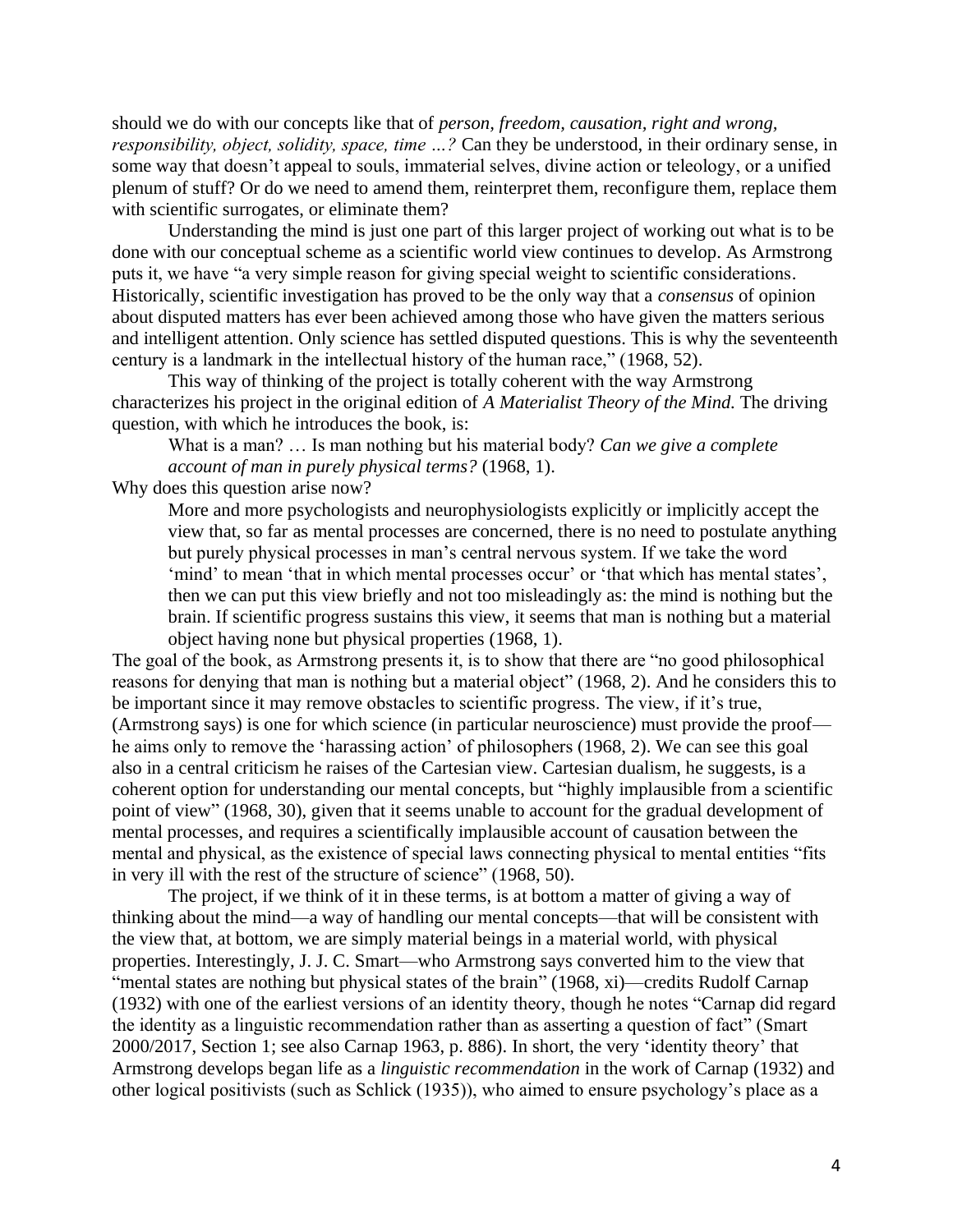science by enabling it to employ an intersubjective terminology. Indeed, as Sean Crawford (2013) nicely details, there were originally two different versions of a 'physicalist' theory. The first, which Crawford labels (capital 'P') 'Physicalism', arose with the logical positivists (prominently including Carnap) in the 1930s, who took the mind-body problem to be a metaphysical pseudo-problem, and recommended a choice of language that would 'translate' psychological terms into (extensionally equivalent, but perhaps not meaning-equivalent) physical terms, as a way of securing psychology's intersubjectivity and its place as a science. The second (small 'p') 'physicalism', made prominent in the 1950s with work by Place, Feigl, and Smart (but apparently originated by a pre-positivist Schlick (1925/1974)), and followed up later by Armstrong, reconfigured physicalism as an ontological thesis: not treating the mind-body problem as a pseudo-problem but rather as a genuine ontological problem, and defending a solution to it.

But even in this new context, the alternative of thinking of the project in terms of *what conceptual scheme we should choose* remained alive. Smart himself seems to have been a transitional (or equivocal) figure. For he notes, in a direct echo of the positivist program, that one of the central considerations that *inclines* philosophers like him to accept the 'brain process thesis' is the unification of science (1967: 84-5) (the other consideration he cites is Occam's Razor).<sup>6</sup> Moreover, after his 'topic neutral' analysis of sensation reports was criticized (by M. C. Bradley) as circular, Smart retreated to suggest instead adopting Paul Feyerabend's (1962) view that (even if physicalism is not a common sense view) the 'conceptual scheme' of common sense 'should not be treated as sacrosanct' (Smart 1967, 91). Instead of treating physicalism as an ontological hypothesis, he suggested, we can "go in the direction of simply *replacing* dualistic conceptions with physicalist ones" (Smart 1967, 91), changing our conceptual scheme.

To be clear, again I don't think that Armstrong explicitly thought of his project as one in conceptual ethics—I don't think he saw the possibility of this option, as he tended to think exclusively in metaphysical terms. But it was an option that *was* prominent in the earlier history of physicalist theories in the philosophy of mind that Armstrong builds on. It was also an option that remained on the table in work in his circle in the 1960s, as the work by Smart and Feyerabend shows.

If we think of Armstrong's project as implicitly concerned with reconceptualizing the mental in a way that makes it coherent with a modern scientific (and neuro-scientific) view, we can better capture what he was up to, in a way that fits with his description of his project and explains his dithering over its nature. If this is what Armstrong was implicitly up to, it makes sense of why Armstrong wasn't quite satisfied with thinking of his own work either as conceptual analysis or as empirical work. In any case, whether or not Armstrong explicitly thought of his project in this way, it is clearly a worthwhile project to which he may have made crucial contributions.

But there is one aspect that remains mysterious, if we think of Armstrong's project in these terms: why is he then so hostile to eliminativism? For eliminativism, one might think, gives us one way to acquire a conceptual system coherent with modern science: by making a move

<sup>6</sup> As Crawford notes, following Leopold Stubenberg, the Australian Place-Smart (and later Armstrong) versions of an ontological identity theory were again importantly different from the Austrian (early) Schlick-Feigl theory, since the former treated the mentalistic vocabulary as the problematic side, while the latter considered the physicalistic concepts as those requiring 'reinterpretation and reconstruction' (2013, 647).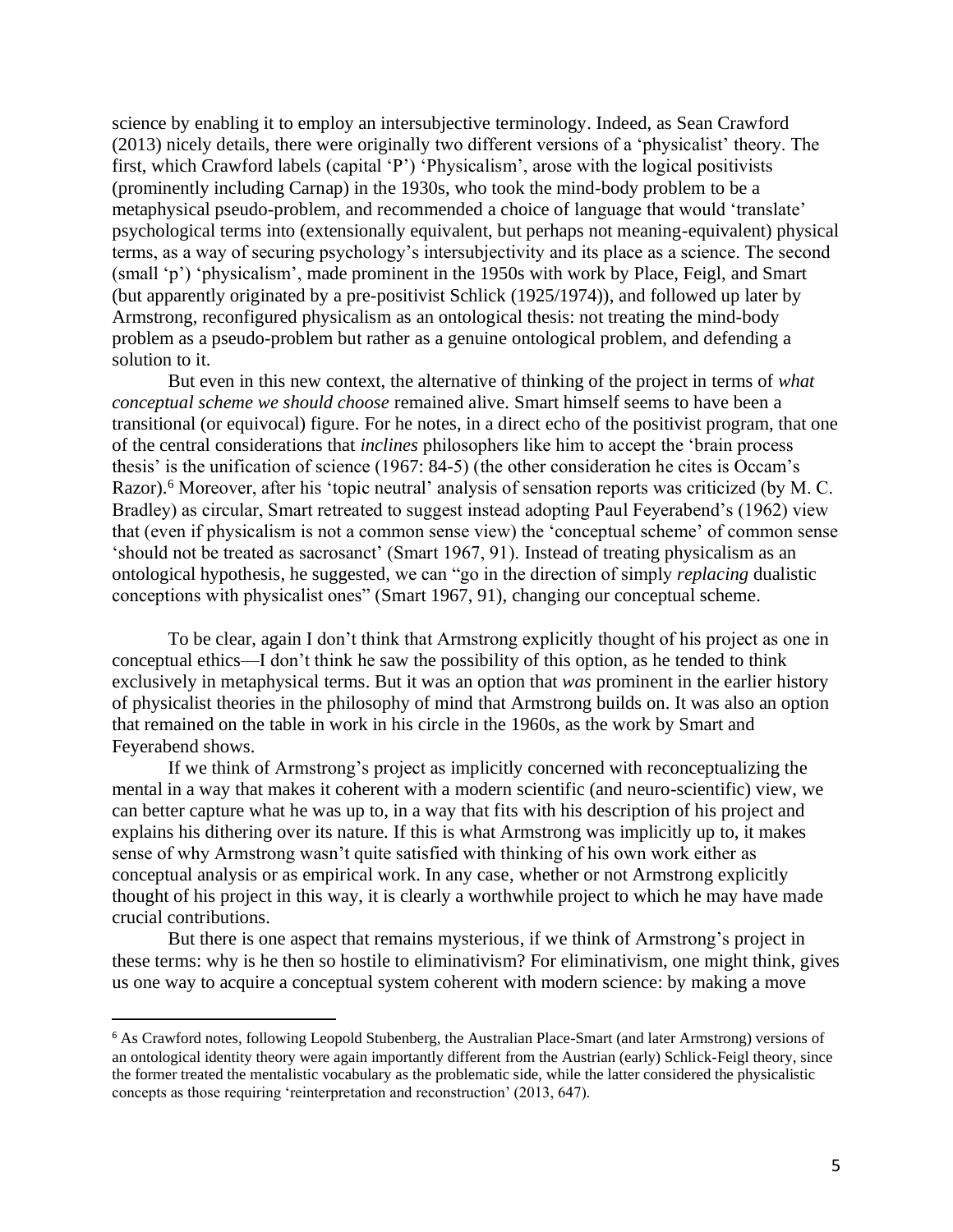suggested by Feyerabend and at least partially endorsed by Smart above—eliminating our mental concepts (or at least the positive atomic use of some sticky ones, such as sensation reports) altogether, and replacing them with physical concepts (say, those of neuroscience). In short, if the goal were just to gain a conceptual system coherent with modern science, eliminativism would seem to provide a way to do this. Armstrong even describes Feyerabend's eliminativist view in these terms:

…one physicalist, Paul Feyerabend, … has suggested that the materialist ought simply to recognize that his world-view does not allow statements that assert or imply the existence of minds. A true physicalism will simply talk about the operation of the central nervous system, and will write off talk about the mind as an intellectual loss. (1968, 78)

If the concepts of mental states are simply the concepts of being an inner state apt for producing a certain range of behavior (and/or being produced by a certain range of stimuli), and neuroscientific concepts ultimately turn out to provide a better explanation of the connections between stimulus and behavior, why not be open to replacing them?

Yet Armstrong writes of this "I think that if the situation is as desperate as this it is desperate indeed" (1968, 78). In the (1993) preface to *A Materialist Theory of the Mind,* he again expresses hostility to eliminativism, writing:

One Materialist theory that I have never been drawn to is the Eliminativist account of the mental… If I were to become convinced that there is an incompatibility between a materialist or physicalist view of the world and the existence of the mental, then I would reluctantly turn Dualist. Materialism is a theory, even if, as I think, a good theory. The existence of mental things—pains, beliefs and so on—seems to me to be part of bedrock, Moorean commonsense. Its epistemic warrant is far better than that of Materialism. (xix)

There are two ways to understand eliminativist views—about the mental or anything else. One is as the simple *descriptive* claim, made *using* standard mental state terms, that there are no mental states. It is this that seems to be a violation of 'bedrock, Moorean common sense' (1968, xix). This seems to be the way Armstrong is understanding it—an interpretation that again bears witness to Armstrong's tendency to think always in metaphysical terms (in what Carnap would have called 'the (misleading) material mode').

The other way of understanding certain forms of eliminativism is as a (implicit or explicit) *recommendation* or *proposal* that we replace a range of discourse (in this case, discourse involving our traditional mental concepts) with a different range of discourse (in this case, perhaps, neuroscientific discourse)—much as we might replace our talk of warmth with more precise talk of temperature (see Carnap 1950, 12-13). The Feyerabend whom Armstrong is quoting is taking the latter tack—arguing explicitly that it's a mistake to treat statements that identify a kind of mental process with a kind of physical process as stating empirical hypotheses. Instead, he argues, the 'proper procedure' for monists is to develop their theory "without any recourse to existent terminology" (1963, 295), using such identity statements, if at all, for "redefining 'mental process'", not for expressing an empirical hypothesis (1963, 296).

Armstrong is in a perfectly good position to resist the first sort of eliminativism, but on much weaker ground in resisting the latter. (Perhaps he rejects it so vehemently because he is only understanding it in the first way—again, perhaps, part of his habit of thinking metaphysically and treating all discourse as describing.) Armstrong is on weak ground in resisting eliminativism, taken as a *proposal,* since, on his view "The concept of a mental state is the concept of that, whatever it may turn out to be, which is brought about in a man by certain stimuli and which in turn brings about certain responses. What it is in its own nature is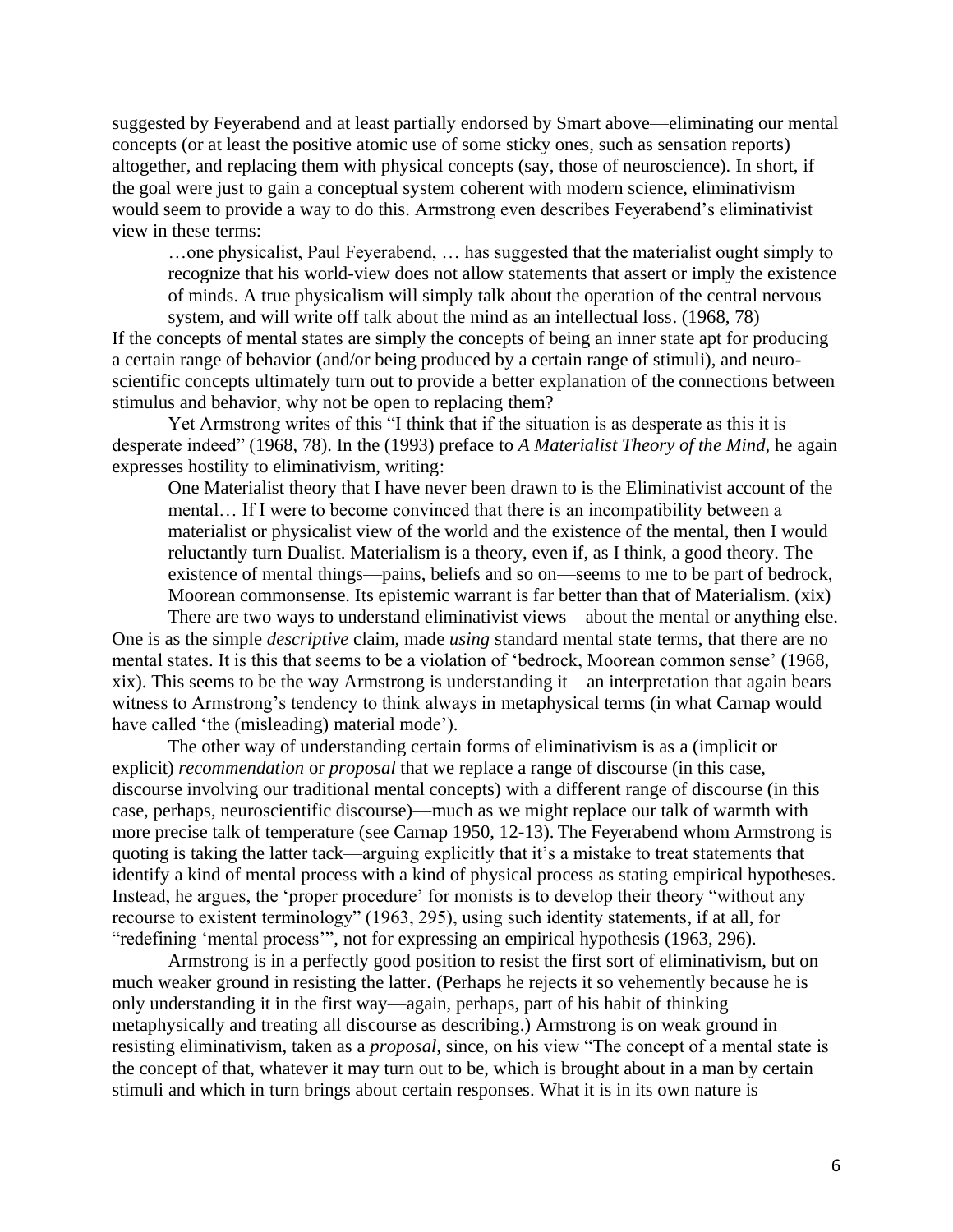something for science to discover" (1968, 79). If the concepts of mental states are just concepts of states (of whatever kind) that mediate certain kinds of stimuli and certain kinds of behavior, and the goal is simply prediction and explanation, then it's unclear why shouldn't we be open to shifting to a more precise and explanatory scientific vocabulary—to that, say, of neuroscience, given that "Modern science declares that this mediator between stimulus and response is in fact the central nervous system" (1968, 79). Of course, there might remain avenues of defense, say, if mentalistic explanation provided a sort of coarse-grained explanation that remained more handy in everyday contexts and that was unavailable in neuroscientific terms. But that is a case that would have to be made, and to which Armstrong does not even allude.

I think there is actually a good response available to the question of why one should retain the mental concepts and resist the eliminativist impulse, even when we take it in the form of a proposal. However, the response is one that Armstrong is not particularly well-positioned to appreciate. The response is that, at least for some kinds of mental terms, it may not be an apt or complete account of their function to say that they serve to name inner states that can predict (and explain) behavior. This harkens back to Strawson's (1963) complaints against Carnap's attempts to engage in philosophical 'clarification' by replacing imprecise everyday concepts with scientific ones: "The scientific uses of language… are extremely highly specialized uses. Language has many other employments. We use it in pleading in the law courts; in appraising people's characters and actions; in criticizing works of art; in recounting our states of mind…it seems in general evident that the concepts used in non-scientific kinds of discourse could not literally be *replaced* by scientific concepts serving just the same purposes; that the language of science could not in this way *supplant* the language of the drawing-room, the kitchen, the law courts and the novel" (1963, p. 505).

Along these lines, Kristin Andrews brings empirical evidence that belief attributions may fulfill other pragmatic goals:

> we explain behavior to impress other people, to condemn other people, and even to reduce the discomfort associated with having seemingly inconsistent beliefs about a person (2012, 116)

Interestingly, behavioral explanations appeal explicitly to the actor's beliefs and desires most often in two sorts of cases: one, "when they are motivated to portray the behavior in a positive light", and two, when they are explaining their *own* behavior (Andrews 2012, 111). Assuming that we are regularly motivated to portray ourselves in a positive light, there seems to be a unity behind these cases: attributions of propositional attitudes are used to explain behavior in order to portray it positively—to *justify* behavior.

Andrews suggests that, "a better account of the function of mindreading is the development of sophisticated moral abilities such as the justification of behavior, which helps to explain both how a theory of mind facilitates group living and how it facilitates the development of technological advances" (2012, 218). The function of evolving a theory of mind, she argues, is offering *reasons,* not predictions, particularly in anomalous cases where some norms are violated. On Andrews' view, belief attributions presuppose a background system of norms (2012, 222), and are made to explain norm violations (2012, 224).

The ability to justify our own actions and those of others might itself be useful (Andrews argues) in that justifications of violations of social norms enable other group-members to understand and accept innovations (including technological innovations). One might also more broadly appeal to a reduction of conflict among group members—for if someone's action, which at first looked simply cheeky, offensive, or destructive, comes to be understood as reasonable given the agent's beliefs and desires, rancor is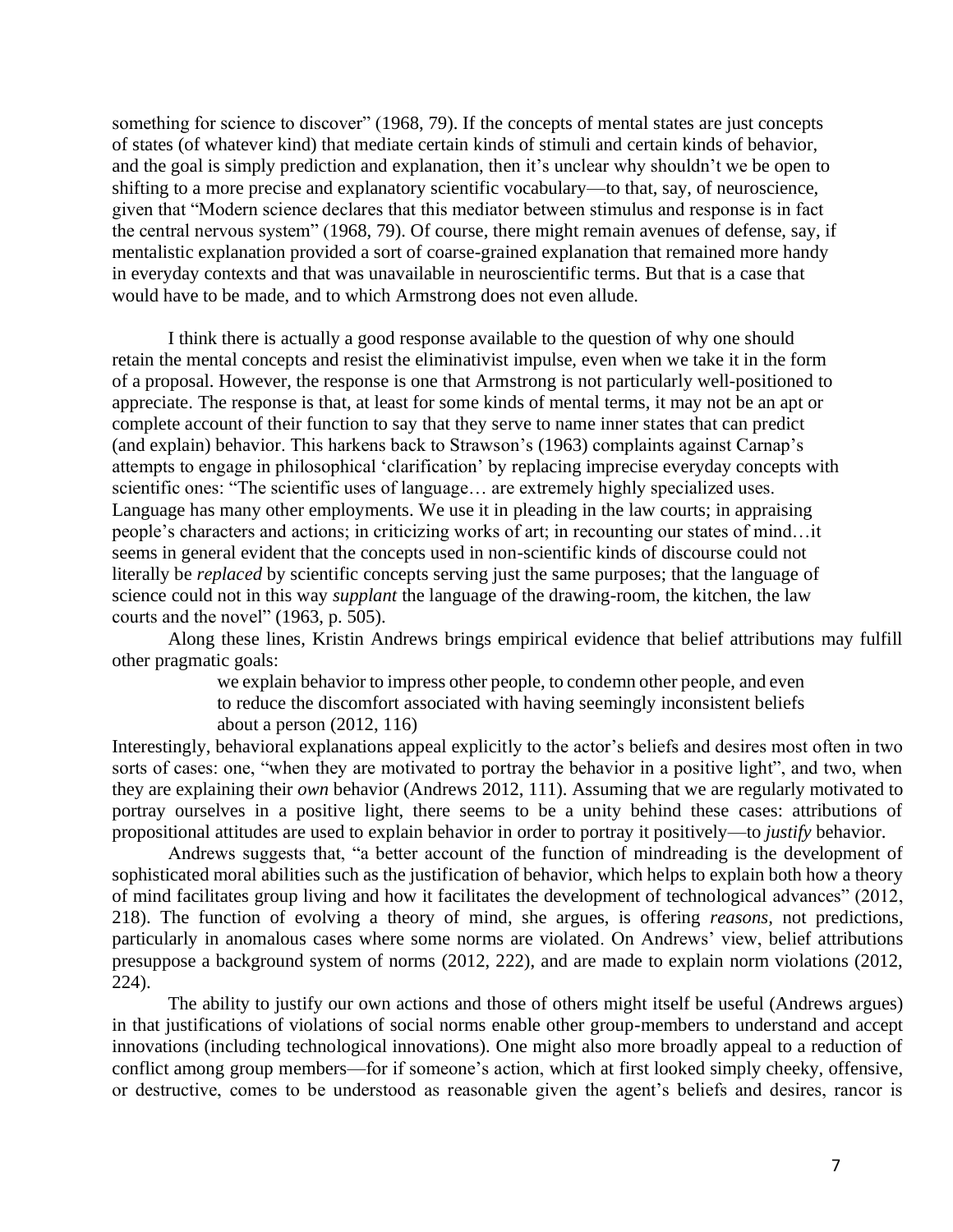reduced, and people are better able to live together. One can see this also in the typical difficulties faced by those on the autism spectrum, who often have trouble maintaining social relations and avoiding conflict—difficulties that go along with difficulties in making standard attributions of beliefs, desires, etc. to their neurotypical peers. If our belief attributions serve to justify actions in ways that enable us, as social creatures, to better live together, then we would do well not to give them up, even if we come to acquire neurological concepts that allow for more precise behavioral predictions.

#### **Reconceptualizing Philosophy of Mind**

This brings us back to the idea I mentioned at the beginning—that if we are to address questions in philosophy of mind as questions in conceptual ethics, we should begin by asking what such terms *do for* us. And in asking these questions we should not lose Ryle's lesson (lost with Armstrong) that we should not simply assume that all terms serve to refer to and describe (inner or outer) things.

I proposed above taking a fundamental question of philosophy of mind to be "What should we do with our mental concepts (given what we now know about the workings of the brain, the causes of behavior, and so on)?" But before we determine what we should *do with* our mental concepts, we should investigate what they do *for* us.

It is important to note that, in asking about the functions of terms, we needn't presuppose that the function is an overall *beneficial* one—or that the terms should be preserved rather than eliminated. Traditional race terms, for example, served to give pseudo-scientific legitimacy to discriminatory treatment, and terms like 'Hochdeutsch' might serve to reinforce regional and class biases and the dominance of one linguistic group at the expense of others. Nor need we suppose that terms always succeed in *fulfilling* their functions: 'phlogiston' was a term introduced to serve in tracking a chemical kind released in combustion, in a way that could serve well in our chemical theories—but turned out to fail in that function, and is best eliminated from our chemical vocabulary. We can thus ask about the functions of a range of vocabulary without pre-judging whether that vocabulary should be eliminated. Terms might be worth eliminating, for example, if they serve a function we (now) reject or see as harmful, or if they fail to properly serve a legitimate or desirable function, or if their function could be performed better by a (set of) replacement terms.<sup>7</sup>

How might work in philosophy of mind might look different if we re-conceptualize it in this way? As I mentioned above, I think that we shouldn't presuppose that all mental terms are alike, or function in the same way. So I will just treat a single example here—a case where Armstrong's attempt to give a reconceptualization proved to be problematic, and yet where an alternative functional story might prove helpful. That case is talk of appearances or seemings.

As Armstrong notes, once we realize that one may have perceptions as-if there were a red ball, even when there is no ball there, "it is very tempting to say that what is involved is some relationship between my mind and a non-physical red item: a sense impression or sense datum" (1968, 217). But if that is the right analysis, then he cannot preserve his account of perceptions as states of a person apt for bringing about behavior, and/or for being brought about by certain stimuli. For one may be 'hip' to the illusion involved and not be apt to act on it, and it need not be brought about by the usual stimuli.<sup>8</sup> Armstrong admits that he has difficulties accounting for perceptual experience in a way that is compatible with his causal analysis. He describes a

<sup>7</sup> See my (forthcoming) for further discussion.

<sup>8</sup> For the terminology of 'hip' hallucinations and helpful discussion, see Smith (1983).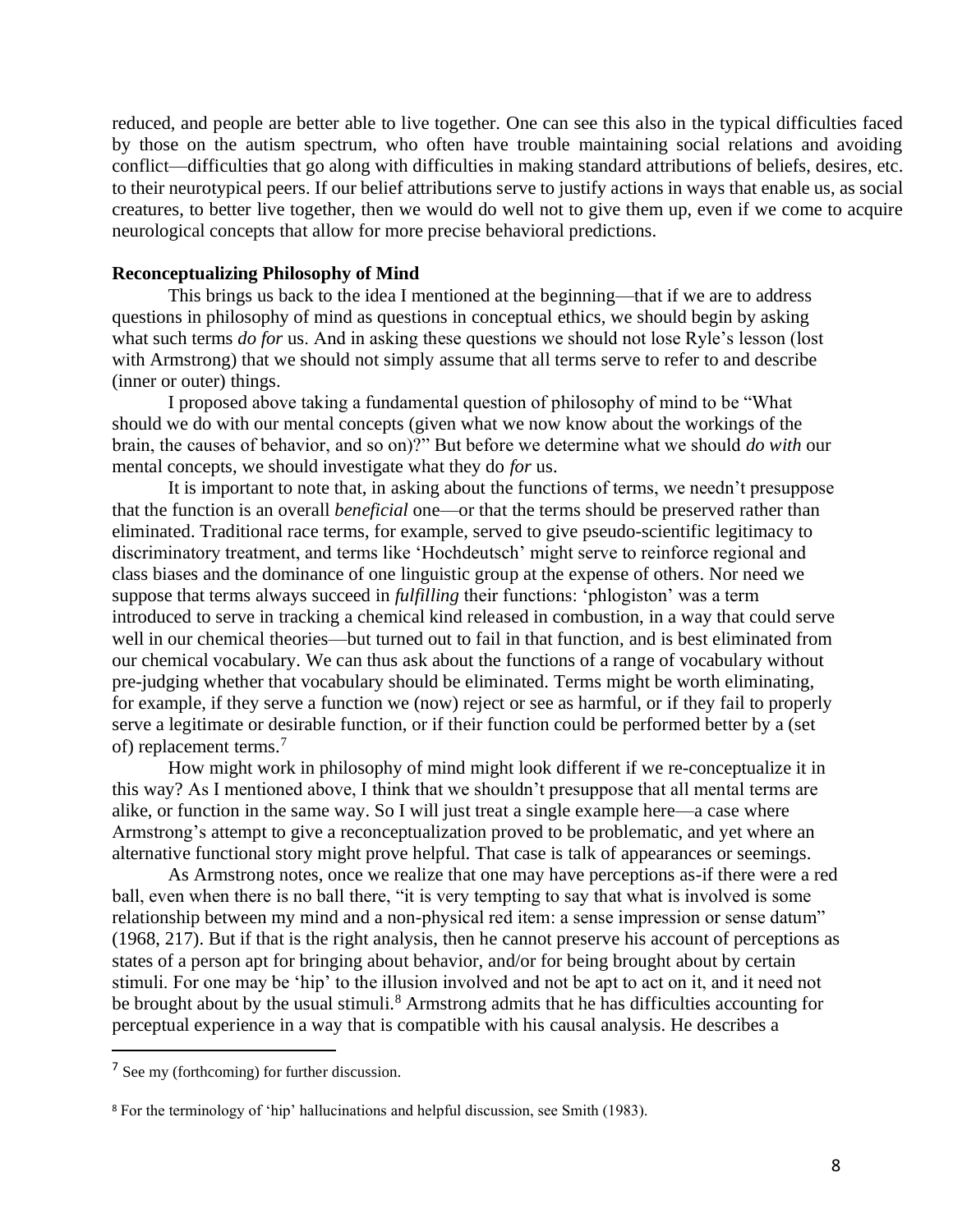number of difficulties with positing 'sensory items' that would be the referents of these terms (1968, 217-21), and proposes instead that these are cases in which we have events that "would be the acquiring of belief, but for the existence of other, contrary beliefs that we already hold" (1968, 223)—thus remaining consistent with his causal theory.

Now this account is one that might, to many, seem to leave something out in our understanding of the way things appear or seem to us: it leaves out anything like what we would call 'phenomenal content'. This is one of those cases where, as William Kneale put it in his review, Armstrong is "more anxious to prepare the way for his identity thesis than to report facts as he finds them" (1969, 297)—and Armstrong seems to know it.

But suppose we turn from the thought that appearance or seeming talk must be describing certain immaterial 'sensory items', to look back at how such talk is *used*, and how it may have been introduced into our vocabulary. Smart (unlike Armstrong after him) is very much attuned to the option of treating appearance talk as *doing something other than describing.* In the initial pages of "Sensations and Brain Processes", he explains and makes clear that he is 'very receptive to' an expressivist view of sensation statements (1959, 144). That is, he is sympathetic to the view that in talk of having a roundish yellowy orange after-image we might not be 'reporting' anything, but rather "expressing some sort of *temptation,* the temptation to say that there *is* a roundish yellowy orange patch on the wall (though I may know that there is not such a patch on the wall) (1959, 141).<sup>9</sup> And this expressivist option, as Smart notes, *would* enable us to retain a respectably scientific view of the world, resisting the idea that to say "'I have a yellowish orange after-image' is to report something irreducibly psychical" (1959, 142). In the end, of course, Smart suggests that he does "not feel that [the expressivist account of sensation statements] will quite do the trick", since he feels that there is *some* sort of genuine reporting involved—and that there aren't the presumed barriers to thinking that sensation reports are reports of brain-processes (1959, 144). But he was certainly alive to the possibility of a non-descriptive account, and saw clearly that a successful non-descriptive account would fulfill his deepest goals of giving a scientifically respectable account of mental discourse.

There are, in any case, other non-descriptive accounts of appearance talk to be considered. Wilfrid Sellars (1956/2000, 50) developed the interesting suggestion that talk of *seemings* or *appearances* shouldn't be taken as aiming to describe inner states, but rather as enabling the speaker to withhold world-regarding commitment, a way to hedge our full endorsement. So when John the tie salesman shifts from saying 'the tie is green' to 'the tie appears green' or 'the tie looks green to me', what he is doing is hedging, withholding commitment to the worldly claim about the tie, making himself less liable to criticism in the event that his interlocutor takes the tie outside and is inclined to claim that it's blue. Plainly, this kind of commitment withholding, useful in our linguistic scorekeeping practices, in what we hold speakers responsible for, can also help reduce conflict in the social world. This also captures the idea that in shifting to appearance talk, we reduce our liability to error. For when we are less committed, we are less open to mistake. And it fits well with the idea of transparency, for we think of our introspective reports not as reports of additional quasi-perceptual states in which we perceive the states of our own minds, but rather as ways of withholding commitment from the first-order worldly reports.

Sellars' suggestion, as I have argued elsewhere (2005), was inspired by Edmund Husserl's broader use of a method of phenomenological reduction to enable us to talk not about

<sup>&</sup>lt;sup>9</sup> Smart also there says that he finds 'congenial' what he takes to be Wittgenstein's expressivist view of pain talk that when I speak of having a pain I am really "doing a sophisticated sort of wince" (1959, 141).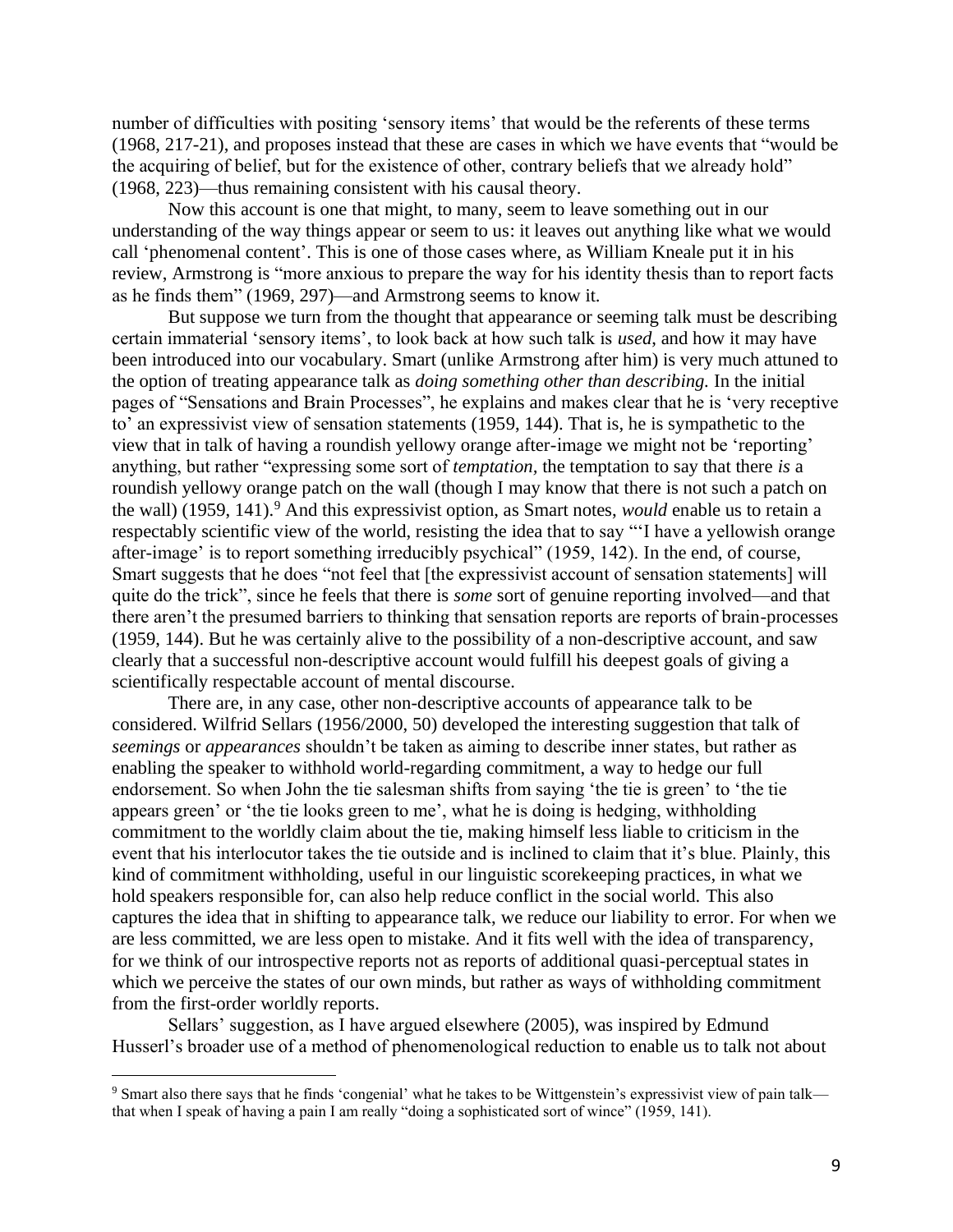the world, but about the ways in which we come to be presented with the world—enabling us to acquire knowledge in phenomenology. It is worth noting that if Husserl's method of bracketing is possible at all (a kind of suspension of judgment about anything to do with the world represented), then there are perceptual states which (bracketed) have no tendency to affect our acquiring beliefs or acting in any way—they are 'disconnected'. In Husserl's hands, we can get to knowledge of *phenomena,* ways in which the world is presented to us, by 'bracketing' the assumption that our judgments are true, and our experiences are veridical. This bracketing enables us to introduce phenomenological terms—'seems' talk and 'appearance' talk.

Ultimately, as I have argued elsewhere (2005), we can become entitled to move from the reductive transformation that takes us from 'the tie is green' to 'the tie seems green' to a hypostatizing transformation that enables us to refer to appearances—in this case, to 'there is an appearance as-of a green tie'. Engaging in bracketing like this, which enables us to introduce terms for how things *seem,* or more broadly, for *appearances,* does not require 'self-scanning', and does not involve reporting on observed 'sensory items'. Instead, in Husserl's hands, it serves a transcendental function, of enabling us to acquire knowledge of how the world is presented to us (or constituted by us) in experience. So understood, we retain the advantages of respecting transparency (for what we have is a cognitive transformation from a first-order, world-oriented experience, not a new experience of a new sort of thing), and of respecting the idea that there is some protection from error—for the transformed statements "there appears to be a green tie" may be true even if the original world-directed experience was not veridical (2005, 134).

Suppose that something like the Sellarsian/Husserlian story about appearance talk is on the right track. If so, then appearance talk does not enter language as an attempt to describe nonphysical states or 'sensory items' (in which case we must either reject materialism or reject or reconstrue the language). Instead, it arises as a way of withholding world-regarding commitment, which in turn enables us to come (through simple cognitive transformations) to acquire knowledge of our ways of representing a world. The ability to conceptualize and speak of appearances may also be useful for us in daily life—for only if we have a way of conceptualizing or speaking of appearances can we distinguish appearance from reality and keep track of how things appear to others (regardless of how they are in the world—enabling us to pass 'false belief' tests).

So suppose we think of 'appearance' talk as introduced with rules roughly like these, to serve functions like those considered above, and come back to the general question of what we should do with our mental concepts, given modern scientific knowledge. Is the kind of language use involved in appearance talk in tension with a scientific world view? I don't see why it would be—it certainly doesn't pretend to be 'tracking' any 'immaterial states' or 'sensory items'. It also doesn't require any mysterious account of how we can come to know them—instead, it simply shows how we can introduce a new kind of vocabulary with a commitment-withholding function, and transform that into noun form, enabling us to talk of, and (non-mysteriously) acquire knowledge of, our ways of representing or 'constituting' a world. In this way, it runs somewhat parallel to the way expressivist accounts of moral talk, or normativist accounts of modal talk, account for the relevant forms of discourse without 'positing' moral or modal 'items' to explain it.

Now this is just an example—I don't aim here to fully develop or defend this approach to 'looks', 'seemings' and 'appearance' talk, or to speculate on to what extent the approach may help us understand other kinds of mentalistic vocabulary.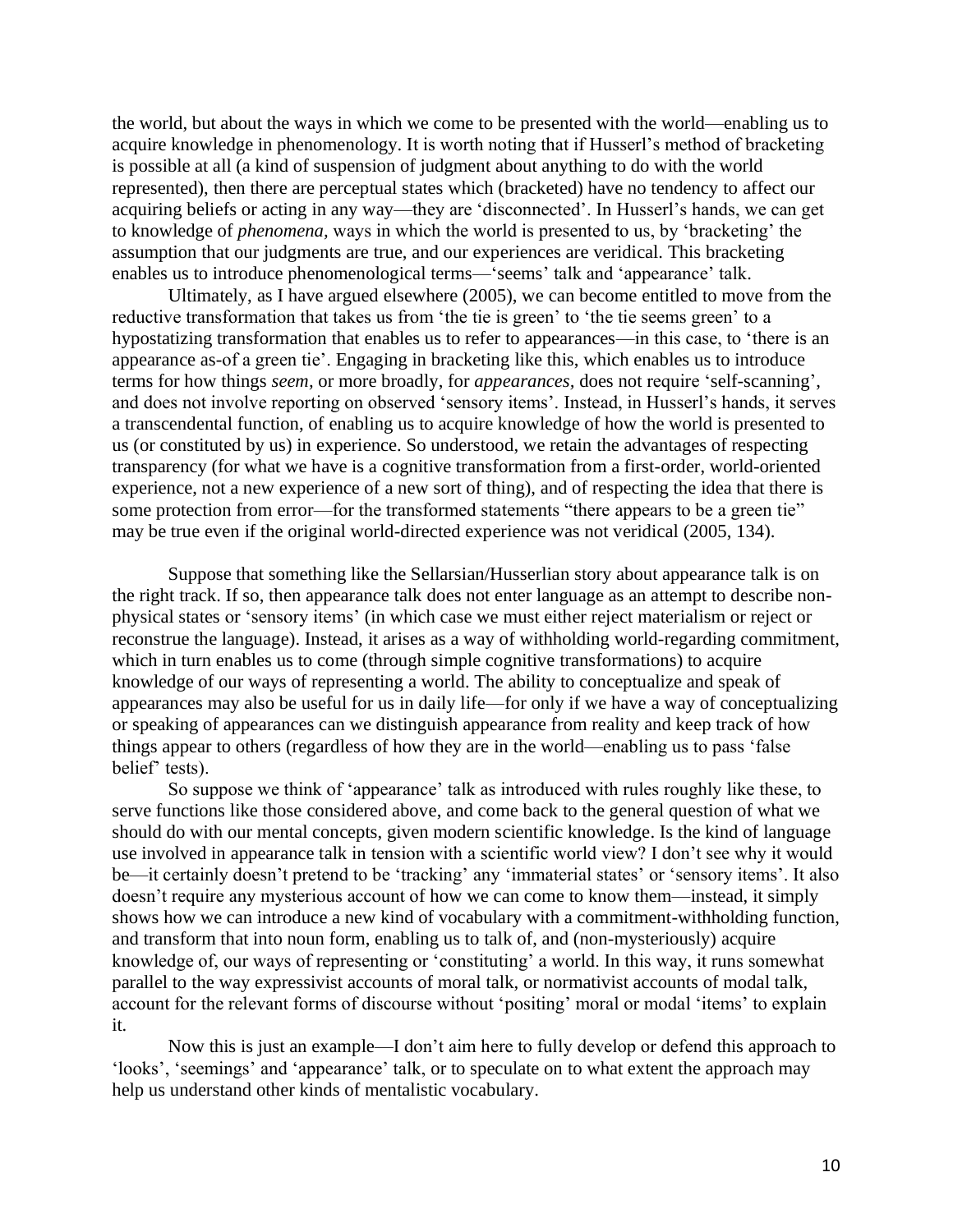But I think it is clear is that we do better if we begin work in philosophy of mind a step back from its usual starting place: Asking not what mental states (or beliefs, or sensations, etc.) *are* (and how they relate to the physical)*,* but asking whether and how we can understand mental discourse of various sorts in ways that fit well with a scientific world view, and if not, what we should do about it. Seen in this way, the central problem in philosophy of mind is a problem in conceptual ethics.

## **Reassessing** *A Materialist Theory of the Mind*

I suggested above that we try reconceiving of Armstrong's project as one in conceptual ethics: How can and should we conceive of the mental, in a way that will be coherent with modern scientific knowledge? What can and should we do to understand our talk of the mental in a way consistent with a modern scientific world view?

Armstrong, I think, began by seeing the problem in roughly that way. But he tended to think that investigations into the mind must be *either* a matter of conceptual analysis *or* empirical investigation—a thought that had too few 'ors' in it. Appropriately enough, he found both options unsatisfying, and unable to quite capture what he was up to.

But if we reconceive his project as determining what how we *should* conceive of the mental, we can re-evaluate both the achievements and shortcomings of his work in *A Materialist Theory of the Mind.* First, he is right to insist on this project, as an essential one for philosophy and one that becomes ever more urgent the more we discover about the workings of the brain and the causal basis for our experience and behavior. We can also see his analyses of particular mental concepts as whatever states are 'apt for producing certain behavior' (and in some cases: apt to be caused by certain stimuli) as enabling us to have ways of speaking of the mental without commitment to the existence of anything immaterial, anything at odds with a materialist metaphysics. Moreover, and usefully from Armstrong's perspective, to the extent that we can see his analyses as conceptual *proposals,* they won't be open to criticism on grounds of failing to capture how our actual mental concepts work.

On the other hand, once we notice the possibility of functional pluralism, some of Armstrong's limitations also come to light, since he seemed blind to this possibility. Perhaps that is why he didn't fully appreciate the difference between analyzing our concepts and proposing reforms of them. In addressing talk of the mental, Armstrong similarly seemed constrained by a descriptivist assumption, apparently assuming that if a materialist world-view precludes taking mental state talk to be describing immaterial inner states, it must be describing physical innerstates—states of the central nervous system. As a result, he wasn't positioned to notice the difference between discourse that would *describe* causes versus discourse that would *license* inferences, *justify* actions, or *withhold* commitment. Not noticing these options limited his options unnecessarily, providing with too few 'ors' in the choices he saw as available to solve the problems in philosophy of mind.

Once we explicitly acknowledge the possibilities of functional pluralism of our discourse, we can see more options available. We can, for example, see new paths available for resisting eliminativism—even where it is presented as a proposal for reforming our language, rather than as an ontological 'discovery'. For there may be functions mental discourse serves *other* than aiming to 'posit' or 'track' entities to explain behavior—functions we might lose by dropping traditional mental terms in favor of neurological explainers. Moreover, we may see new options for understanding certain of our mental concepts in ways that fulfill our goals in conceptual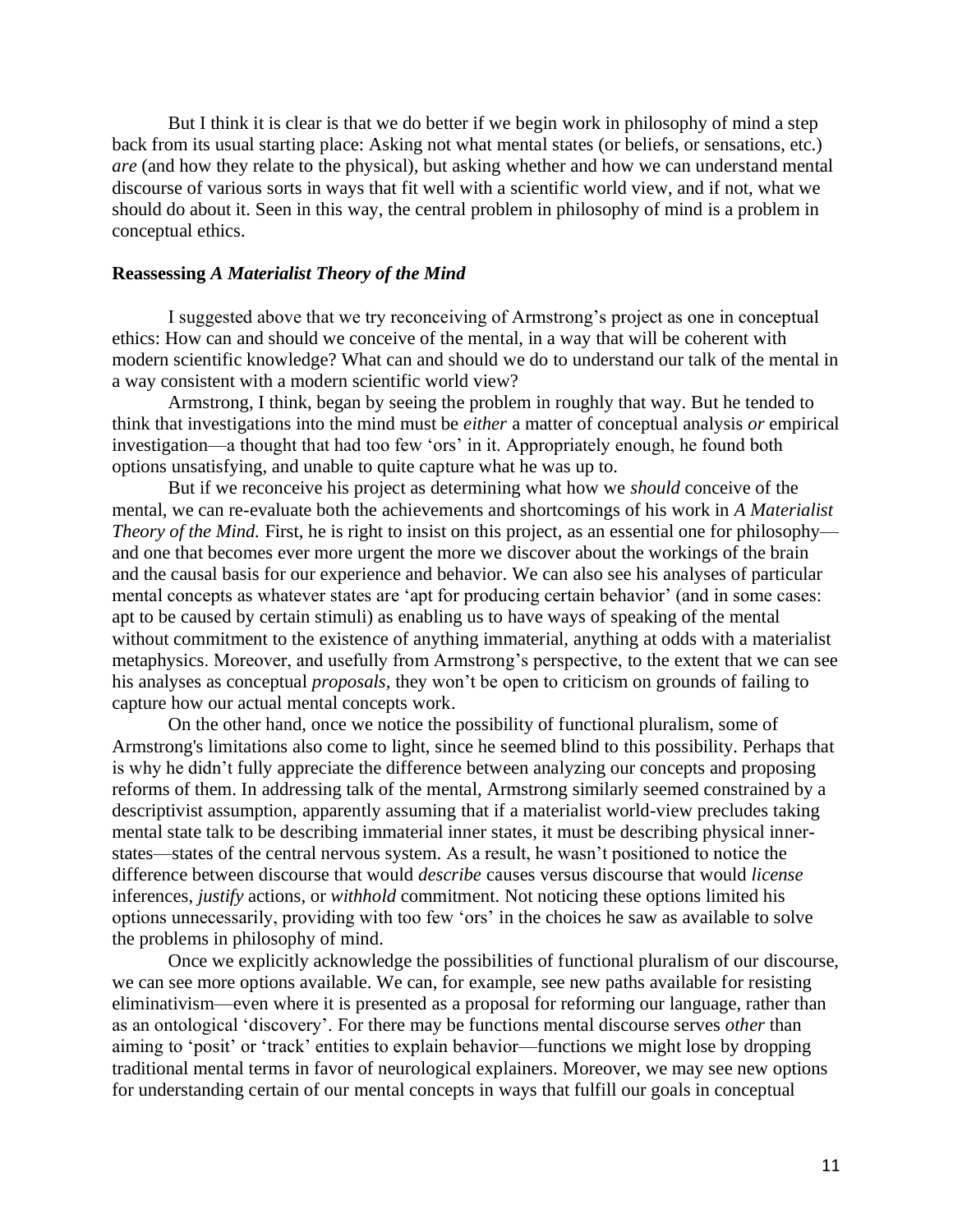ethics, without having to do violence to our actual concepts. For example, as I mentioned above, Armstrong faced notorious difficulties with his analysis of non-veridical perceptions, or what we might call 'mere appearances'. Keen to avoid the the idea that appearance talk aims to *describe* inner 'sensory items', he proposed that these are simply cases of in which we acquire "potential beliefs", overridden by other, stronger beliefs (1968, 223). Yet even he was aware of the shortcomings of this, taken as conceptual analysis, admitting, "We can quite well imagine the occurrence of perceptions that involve no acquiring of belief at all, even although contrary beliefs about the world are quite absent" (1968, 223). But (as I have suggested above), opening up our range of options to consider other functions and inferential roles for appearance talk enables us to see how appearance talk could enter language and be used successfully, without either thinking of it as aiming to describe 'inner sensory items', or as analyzable in terms of talk of potential beliefs.

In short, once we give up the descriptivist assumption, we can see more 'ors' available to characterizing the project, and more 'ors' in the options for answers. For we can treat the central problem as *neither* one of simple conceptual analysis, *nor* as one for empirical investigation, but rather as a problem in conceptual ethics: *What should we do with our mental concepts?* This requires first asking what various kinds of mentalistic discourse do for us, and whether they *need* reform to fit with our scientific knowledge. If we are attuned to the possibility of functional pluralism, we may see other options than just thinking of mentalistic discourse as describing immaterial or physical states—options that may do less violence to our mental concepts as we know them and use them, and that may relieve us of the need for reform or elimination.<sup>10</sup> Nonetheless, if conflicts do arise that require reform, addressing the problems in philosophy of mind as problems in conceptual ethics also opens new avenues for solutions. For we needn't be constrained to just analyzing our old concepts, nor need we present our philosophical work as if it reports new empirical discoveries. Instead, we may justify our proposals by explicitly showing the benefits to be gained by changing our conceptual system.

<sup>10</sup> Many thanks to Anthony Fisher for detailed and helpful comments on an earlier version of this paper. Thanks also to the audience at the Materialist Theory of Mind conference, for enlightening and enriching discussion.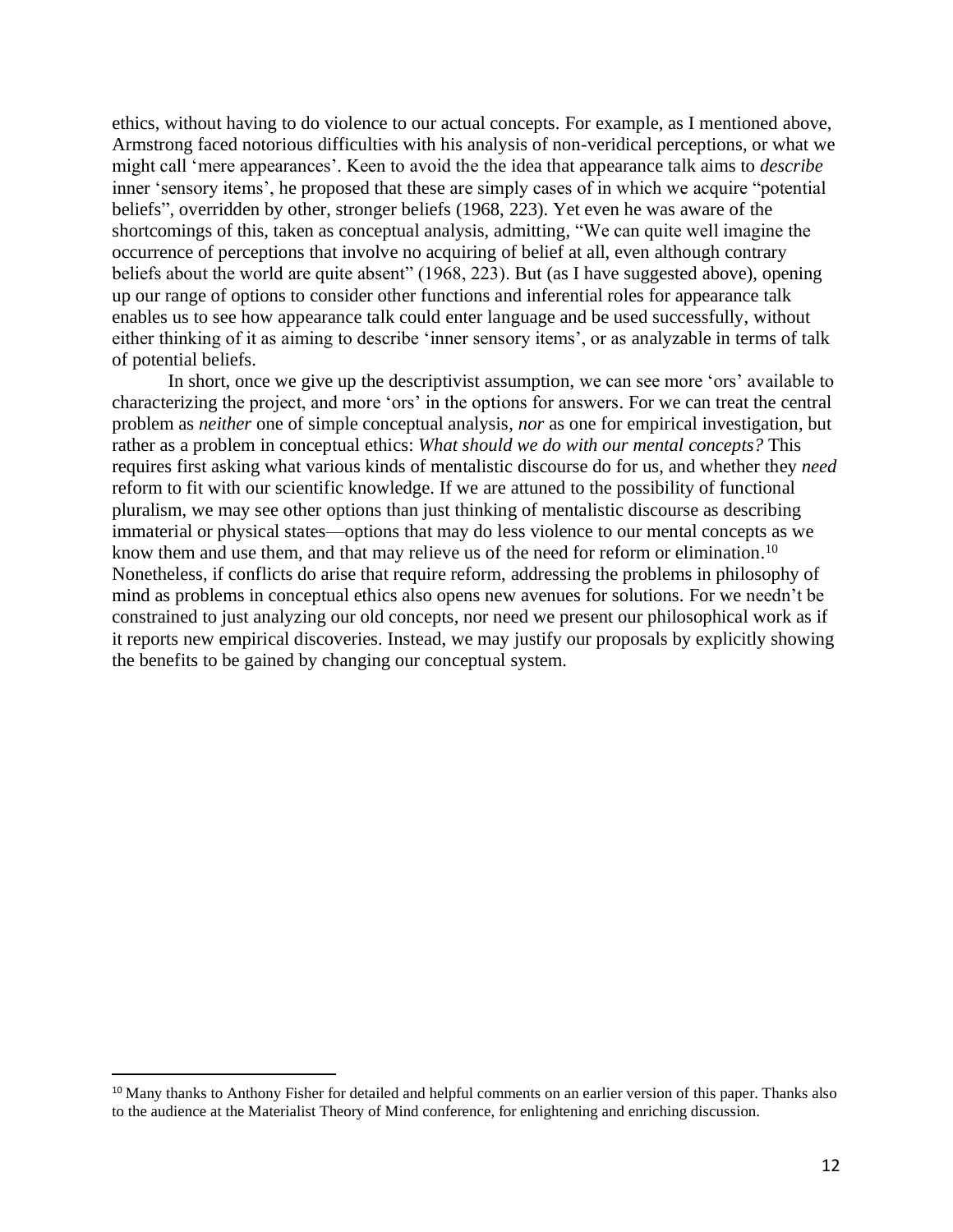# **Works Cited**

Andrews, Kristin (2012). *Do apes read minds?: Toward a new folk psychology*. MIT Press.

- Armstrong, David Malet (1968). *A Materialist Theory of the Mind.* London: Routledge.
- Armstrong, David Malet (1973). "Continuity and Change in Philosophy". *Quadrant,* Vol. 17: 19- 23.
- Armstrong, David Malet (2004). *Truth and Truthmakers.* Cambridge: Cambridge University Press.
- Carnap, Rudolf (1932). 'Psychologie in Physikalischer Sprache', *Erkenntnis*, 3: 107–142. English translation in A. J. Ayer (ed.), *Logical Positivism*, Glencoe, IL: Free Press, 1959.
- Carnap, Rudolf (1950). "On Explication", in *Logical Foundations of Probability.* Chicago: University of Chicago Press.
- Carnap, Rudolf (1963). 'Herbert Feigl on Physicalism', in P. A. Schilpp, ed., *The Philosophy of Rudolf Carnap*, La Salle, IL: Open Court, pp. 882–886.
- Crawford, Sean (2013). "The Myth of Logical Behaviourism and the Origins of the Identity Theory". In *The Oxford Handbook of the History of Analytic Philosophy*, ed. M. Beaney. Oxford University Press: 621-655.
- Feyerabend, Paul (1963). "Comment: Mental Events and the Brain". *Journal of Philosophy* 60, no. 11: 295-6.
- Kneale, William (1969). Review of David Armstrong *A Materialist Theory of the Mind. Mind*, New Series, Vol. 78, No. 310: 292-301
- Kripke, Saul. (1980). *Naming and Necessity*. Oxford: Blackwell.
- Price, Huw (2011). *Naturalism without Mirrors.* Oxford: Oxford University Press.
- Putnam, Hilary (1975). "The Meaning of 'Meaning'". *Minnesota Studies in the Philosophy of Science* 7: 131-193.
- Quine, W. V. O. (1953/2001). "Two Dogmas of Empiricism". In *From a Logical Point of View*. Cambridge, Massachusetts: Harvard University Press.

Ryle, Gilbert (1949). *The Concept of Mind.* London: Hutchinson.